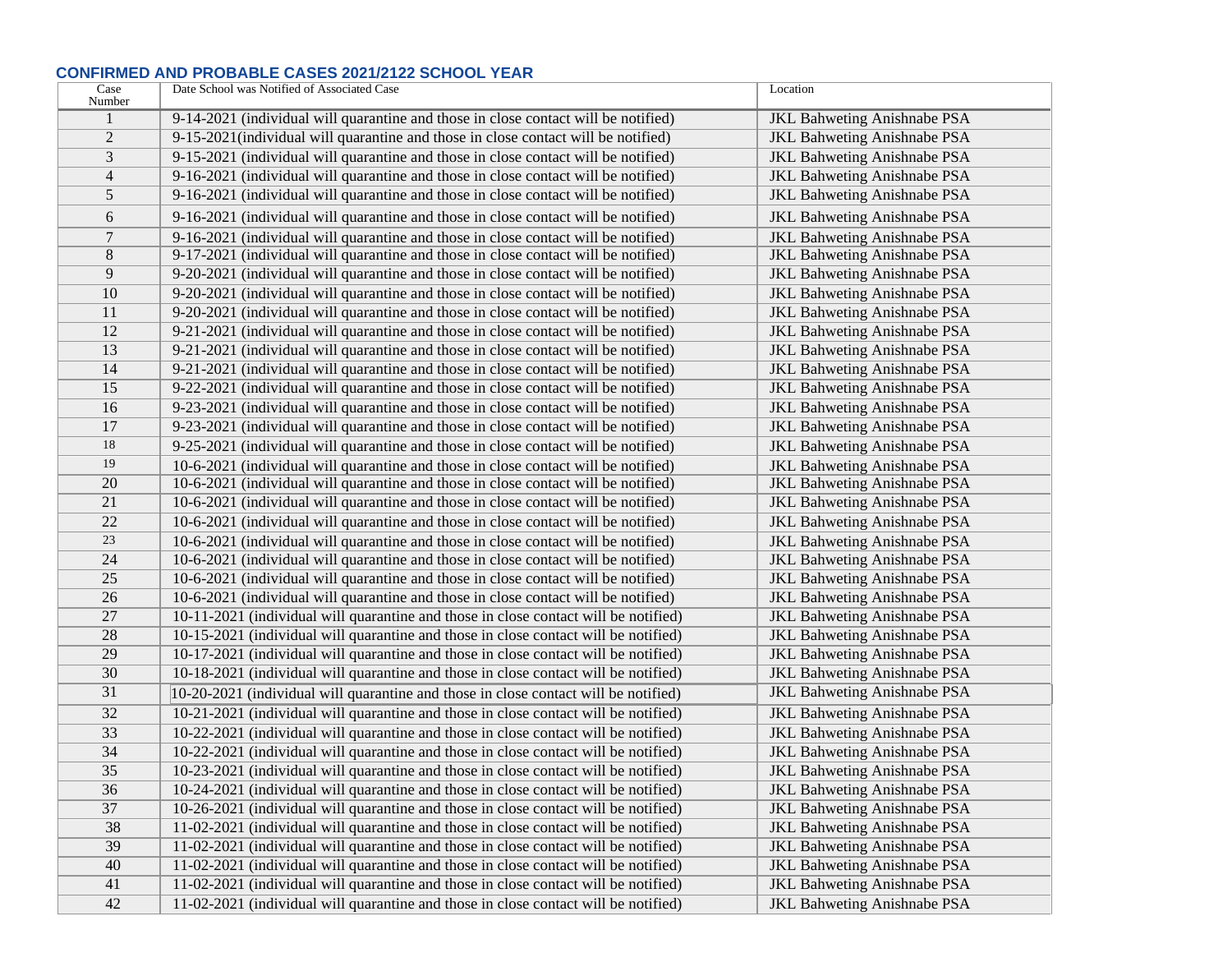| 43              | 11-02-2021 (individual will quarantine and those in close contact will be notified) | <b>JKL Bahweting Anishnabe PSA</b> |
|-----------------|-------------------------------------------------------------------------------------|------------------------------------|
| 44              | 11-04-2021 (individual will quarantine and those in close contact will be notified) | <b>JKL Bahweting Anishnabe PSA</b> |
| 45              | 11-09-2021 (individual will quarantine and those in close contact will be notified) | <b>JKL Bahweting Anishnabe PSA</b> |
| 46              | 11-10-2021 (individual will quarantine and those in close contact will be notified) | JKL Bahweting Anishnabe PSA        |
| 47              | 11-15-2021 (individual will quarantine and those in close contact will be notified) | <b>JKL Bahweting Anishnabe PSA</b> |
| 48              | 11-15-2021 (individual will quarantine and those in close contact will be notified) | <b>JKL Bahweting Anishnabe PSA</b> |
| 49              | 11-29-2021 (individual will quarantine and those in close contact will be notified) | <b>JKL Bahweting Anishnabe PSA</b> |
| 50              | 11-29-2021 (individual will quarantine and those in close contact will be notified) | JKL Bahweting Anishnabe PSA        |
| 51              | 11-29-2021 (individual will quarantine and those in close contact will be notified) | JKL Bahweting Anishnabe PSA        |
| 52              | 11-29-2021 (individual will quarantine and those in close contact will be notified) | <b>JKL Bahweting Anishnabe PSA</b> |
| 53              | 11-29-2021 (individual will quarantine and those in close contact will be notified) | JKL Bahweting Anishnabe PSA        |
| 54              | 11-29-2021 (individual will quarantine and those in close contact will be notified) | <b>JKL Bahweting Anishnabe PSA</b> |
| $\overline{55}$ | 11-29-2021 (individual will quarantine and those in close contact will be notified) | <b>JKL Bahweting Anishnabe PSA</b> |
| 56              | 11-30-2021 (individual will quarantine and those in close contact will be notified) | <b>JKL Bahweting Anishnabe PSA</b> |
| 57              | 11-30-2021 (individual will quarantine and those in close contact will be notified) | <b>JKL Bahweting Anishnabe PSA</b> |
| 58              | 12-01-2021 (individual will quarantine and those in close contact will be notified) | <b>JKL Bahweting Anishnabe PSA</b> |
| 59              | 12-03-2021 (individual will quarantine and those in close contact will be notified) | <b>JKL Bahweting Anishnabe PSA</b> |
| 60              | 12-03-2021 (individual will quarantine and those in close contact will be notified) | <b>JKL Bahweting Anishnabe PSA</b> |
| 61              | 12-08-2021 (individual will quarantine and those in close contact will be notified) | <b>JKL Bahweting Anishnabe PSA</b> |
| 62              | 12-09-2021 (individual will quarantine and those in close contact will be notified) | <b>JKL Bahweting Anishnabe PSA</b> |
| 63              | 12-10-2021 (individual will quarantine and those in close contact will be notified) | <b>JKL Bahweting Anishnabe PSA</b> |
| 64              | 12-20-2021 (individual will quarantine and those in close contact will be notified) | <b>JKL Bahweting Anishnabe PSA</b> |
| 65              | 12-20-2021 (individual will quarantine and those in close contact will be notified) | <b>JKL Bahweting Anishnabe PSA</b> |
| 66              | 12-21-2021 (individual will quarantine and those in close contact will be notified) | <b>JKL Bahweting Anishnabe PSA</b> |
| 67              | 12-23-2021 (individual will quarantine and those in close contact will be notified) | <b>JKL Bahweting Anishnabe PSA</b> |
| 68              | 12-23-2021 (individual will quarantine and those in close contact will be notified) | <b>JKL Bahweting Anishnabe PSA</b> |
| 69              | 12-28-2021 (individual will quarantine and those in close contact will be notified) | JKL Bahweting Anishnabe PSA        |
| 70              | 1-01-2022 (individual will quarantine and those in close contact will be notified)  | <b>JKL Bahweting Anishnabe PSA</b> |
| 71              | 1-01-2022 (individual will quarantine and those in close contact will be notified)  | JKL Bahweting Anishnabe PSA        |
| 72              | 1-01-2022 (individual will quarantine and those in close contact will be notified)  | <b>JKL Bahweting Anishnabe PSA</b> |
| $\overline{73}$ | 1-01-2022 (individual will quarantine and those in close contact will be notified)  | <b>JKL Bahweting Anishnabe PSA</b> |
| 74              | 1-02-2022 (individual will quarantine and those in close contact will be notified)  | <b>JKL Bahweting Anishnabe PSA</b> |
| 75              | 1-03-2022 (individual will quarantine and those in close contact will be notified)  | <b>JKL Bahweting Anishnabe PSA</b> |
| 76              | 1-03-2022 (individual will quarantine and those in close contact will be notified)  | <b>JKL Bahweting Anishnabe PSA</b> |
| 77              | 1-05-2022 (individual will quarantine and those in close contact will be notified)  | <b>JKL Bahweting Anishnabe PSA</b> |
| 78              | 1-05-2022 (individual will quarantine and those in close contact will be notified)  | <b>JKL Bahweting Anishnabe PSA</b> |
| 79              | 1-05-2022 (individual will quarantine and those in close contact will be notified)  | <b>JKL Bahweting Anishnabe PSA</b> |
| 80              | 1-05-2022 (individual will quarantine and those in close contact will be notified)  | JKL Bahweting Anishnabe PSA        |
| 81              | 1-06-2022 (individual will quarantine and those in close contact will be notified)  | <b>JKL Bahweting Anishnabe PSA</b> |
| 82              | 1-06-2022 (individual will quarantine and those in close contact will be notified)  | JKL Bahweting Anishnabe PSA        |
| 83              | 1-06-2022 (individual will quarantine and those in close contact will be notified)  | <b>JKL Bahweting Anishnabe PSA</b> |
| 84              | 1-06-2022 (individual will quarantine and those in close contact will be notified)  | <b>JKL Bahweting Anishnabe PSA</b> |
| 85              | 1-06-2022 (individual will quarantine and those in close contact will be notified)  | <b>JKL Bahweting Anishnabe PSA</b> |
| 86              | 1-07-2022 (individual will quarantine and those in close contact will be notified)  | <b>JKL Bahweting Anishnabe PSA</b> |
| 87              | 1-07-2022 (individual will quarantine and those in close contact will be notified)  | <b>JKL Bahweting Anishnabe PSA</b> |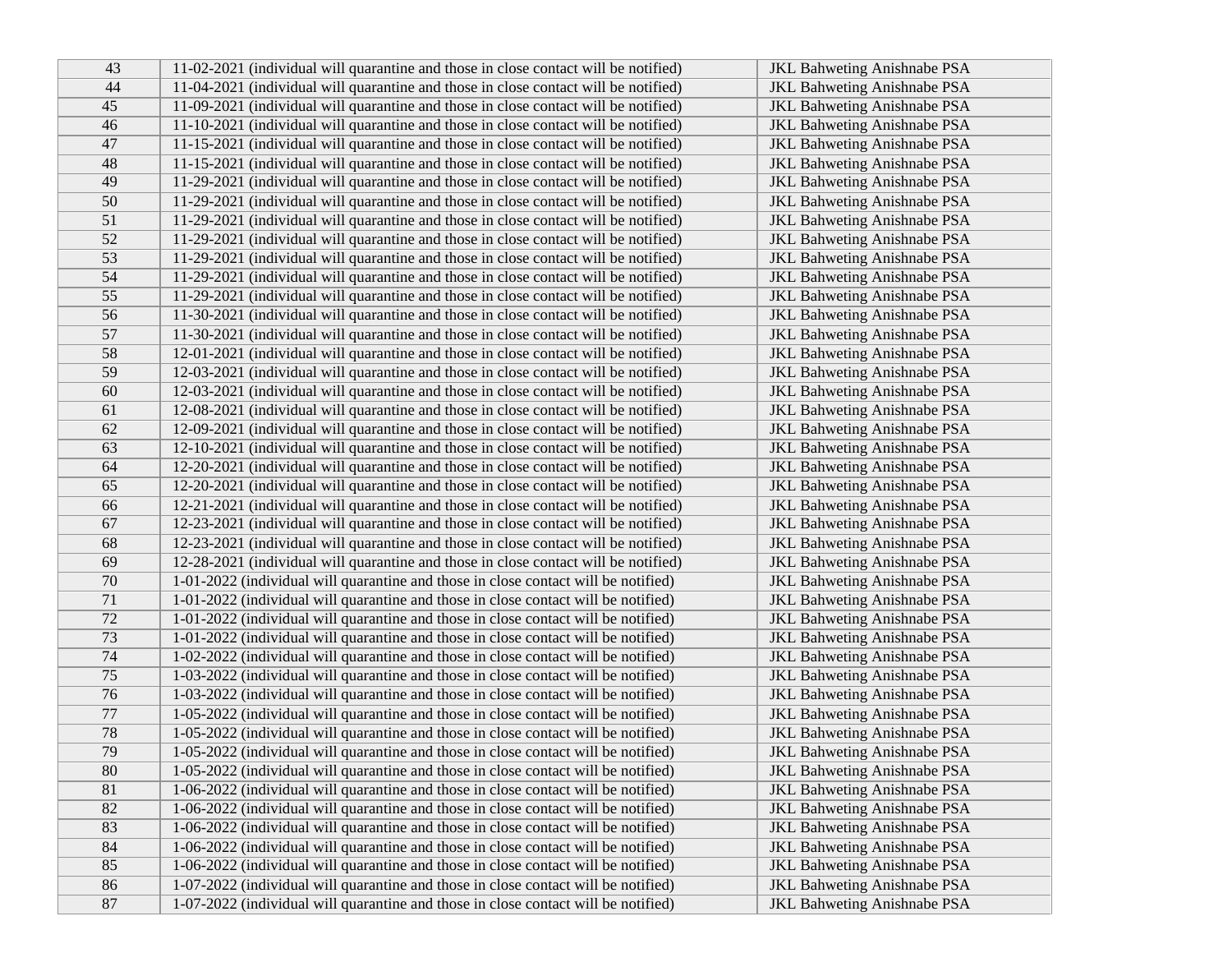| 88  | 1-07-2022 (individual will quarantine and those in close contact will be notified) | <b>JKL Bahweting Anishnabe PSA</b> |
|-----|------------------------------------------------------------------------------------|------------------------------------|
| 89  | 1-07-2022 (individual will quarantine and those in close contact will be notified) | <b>JKL Bahweting Anishnabe PSA</b> |
| 90  | 1-10-2022 (individual will quarantine and those in close contact will be notified) | <b>JKL Bahweting Anishnabe PSA</b> |
| 91  | 1-10-2022 (individual will quarantine and those in close contact will be notified) | <b>JKL Bahweting Anishnabe PSA</b> |
| 92  | 1-10-2022 (individual will quarantine and those in close contact will be notified) | <b>JKL Bahweting Anishnabe PSA</b> |
| 93  | 1-10-2022 (individual will quarantine and those in close contact will be notified) | <b>JKL Bahweting Anishnabe PSA</b> |
| 94  | 1-11-2022 (individual will quarantine and those in close contact will be notified) | <b>JKL Bahweting Anishnabe PSA</b> |
| 95  | 1-11-2022 (individual will quarantine and those in close contact will be notified) | <b>JKL Bahweting Anishnabe PSA</b> |
| 96  | 1-11-2022 (individual will quarantine and those in close contact will be notified) | <b>JKL Bahweting Anishnabe PSA</b> |
| 97  | 1-11-2022 (individual will quarantine and those in close contact will be notified) | <b>JKL Bahweting Anishnabe PSA</b> |
| 98  | 1-11-2022 (individual will quarantine and those in close contact will be notified) | <b>JKL Bahweting Anishnabe PSA</b> |
| 99  | 1-11-2022 (individual will quarantine and those in close contact will be notified) | <b>JKL Bahweting Anishnabe PSA</b> |
| 100 | 1-11-2022 (individual will quarantine and those in close contact will be notified) | <b>JKL Bahweting Anishnabe PSA</b> |
| 101 | 1-11-2022 (individual will quarantine and those in close contact will be notified) | <b>JKL Bahweting Anishnabe PSA</b> |
| 102 | 1-11-2022 (individual will quarantine and those in close contact will be notified) | <b>JKL Bahweting Anishnabe PSA</b> |
| 103 | 1-12-2022 (individual will quarantine and those in close contact will be notified) | <b>JKL Bahweting Anishnabe PSA</b> |
| 104 | 1-12-2022 (individual will quarantine and those in close contact will be notified) | <b>JKL Bahweting Anishnabe PSA</b> |
| 105 | 1-12-2022 (individual will quarantine and those in close contact will be notified) | <b>JKL Bahweting Anishnabe PSA</b> |
| 106 | 1-12-2022 (individual will quarantine and those in close contact will be notified) | <b>JKL Bahweting Anishnabe PSA</b> |
| 107 | 1-13-2022 (individual will quarantine and those in close contact will be notified) | <b>JKL Bahweting Anishnabe PSA</b> |
| 108 | 1-13-2022 (individual will quarantine and those in close contact will be notified) | <b>JKL Bahweting Anishnabe PSA</b> |
| 109 | 1-13-2022 (individual will quarantine and those in close contact will be notified) | <b>JKL Bahweting Anishnabe PSA</b> |
| 110 | 1-13-2022 (individual will quarantine and those in close contact will be notified) | <b>JKL Bahweting Anishnabe PSA</b> |
| 111 | 1-13-2022 (individual will quarantine and those in close contact will be notified) | <b>JKL Bahweting Anishnabe PSA</b> |
| 112 | 1-13-2022 (individual will quarantine and those in close contact will be notified) | <b>JKL Bahweting Anishnabe PSA</b> |
| 113 | 1-13-2022 (individual will quarantine and those in close contact will be notified) | <b>JKL Bahweting Anishnabe PSA</b> |
| 114 | 1-13-2022 (individual will quarantine and those in close contact will be notified) | <b>JKL Bahweting Anishnabe PSA</b> |
| 115 | 1-13-2022 (individual will quarantine and those in close contact will be notified) | <b>JKL Bahweting Anishnabe PSA</b> |
| 116 | 1-13-2022 (individual will quarantine and those in close contact will be notified) | <b>JKL Bahweting Anishnabe PSA</b> |
| 117 | 1-13-2022 (individual will quarantine and those in close contact will be notified) | <b>JKL Bahweting Anishnabe PSA</b> |
| 118 | 1-14-2022 (individual will quarantine and those in close contact will be notified) | <b>JKL Bahweting Anishnabe PSA</b> |
| 119 | 1-14-2022 (individual will quarantine and those in close contact will be notified) | <b>JKL Bahweting Anishnabe PSA</b> |
| 120 | 1-14-2022 (individual will quarantine and those in close contact will be notified) | <b>JKL Bahweting Anishnabe PSA</b> |
| 121 | 1-17-2022 (individual will quarantine and those in close contact will be notified) | <b>JKL Bahweting Anishnabe PSA</b> |
| 122 | 1-18-2022 (individual will quarantine and those in close contact will be notified) | <b>JKL Bahweting Anishnabe PSA</b> |
| 123 | 1-18-2022 (individual will quarantine and those in close contact will be notified) | <b>JKL Bahweting Anishnabe PSA</b> |
| 124 | 1-18-2022 (individual will quarantine and those in close contact will be notified) | <b>JKL Bahweting Anishnabe PSA</b> |
| 125 | 1-18-2022 (individual will quarantine and those in close contact will be notified) | <b>JKL Bahweting Anishnabe PSA</b> |
| 126 | 1-18-2022 (individual will quarantine and those in close contact will be notified) | <b>JKL Bahweting Anishnabe PSA</b> |
| 127 | 1-18-2022 (individual will quarantine and those in close contact will be notified) | <b>JKL Bahweting Anishnabe PSA</b> |
| 128 | 1-18-2022 (individual will quarantine and those in close contact will be notified) | <b>JKL Bahweting Anishnabe PSA</b> |
| 129 | 1-18-2022 (individual will quarantine and those in close contact will be notified) | <b>JKL Bahweting Anishnabe PSA</b> |
| 130 | 1-18-2022 (individual will quarantine and those in close contact will be notified) | <b>JKL Bahweting Anishnabe PSA</b> |
| 131 | 1-18-2022 (individual will quarantine and those in close contact will be notified) | <b>JKL Bahweting Anishnabe PSA</b> |
| 132 | 1-18-2022 (individual will quarantine and those in close contact will be notified) | <b>JKL Bahweting Anishnabe PSA</b> |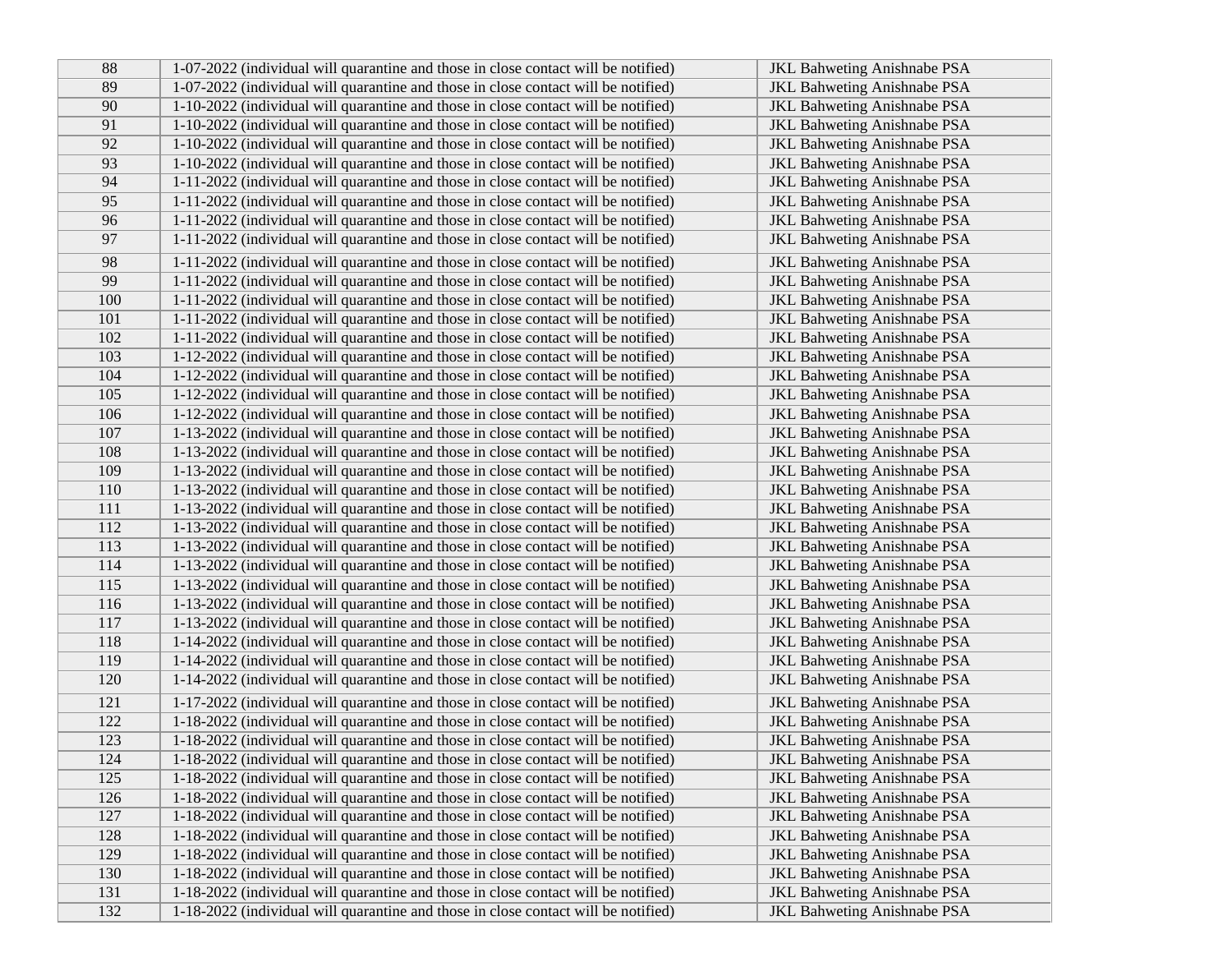| 133 | 1-19-2022 (individual will quarantine and those in close contact will be notified) | <b>JKL Bahweting Anishnabe PSA</b> |
|-----|------------------------------------------------------------------------------------|------------------------------------|
| 134 | 1-19-2022 (individual will quarantine and those in close contact will be notified) | <b>JKL Bahweting Anishnabe PSA</b> |
| 135 | 1-19-2022 (individual will quarantine and those in close contact will be notified) | <b>JKL Bahweting Anishnabe PSA</b> |
| 136 | 1-19-2022 (individual will quarantine and those in close contact will be notified) | <b>JKL Bahweting Anishnabe PSA</b> |
| 137 | 1-20-2022 (individual will quarantine and those in close contact will be notified) | <b>JKL Bahweting Anishnabe PSA</b> |
| 138 | 1-20-2022 (individual will quarantine and those in close contact will be notified) | <b>JKL Bahweting Anishnabe PSA</b> |
| 139 | 1-20-2022 (individual will quarantine and those in close contact will be notified) | JKL Bahweting Anishnabe PSA        |
| 140 | 1-20-2022 (individual will quarantine and those in close contact will be notified) | <b>JKL Bahweting Anishnabe PSA</b> |
| 141 | 1-20-2022 (individual will quarantine and those in close contact will be notified) | <b>JKL Bahweting Anishnabe PSA</b> |
| 142 | 1-20-2022 (individual will quarantine and those in close contact will be notified) | <b>JKL Bahweting Anishnabe PSA</b> |
| 143 | 1-21-2022 (individual will quarantine and those in close contact will be notified) | <b>JKL Bahweting Anishnabe PSA</b> |
| 144 | 1-21-2022 (individual will quarantine and those in close contact will be notified) | <b>JKL Bahweting Anishnabe PSA</b> |
| 145 | 1-21-2022 (individual will quarantine and those in close contact will be notified) | <b>JKL Bahweting Anishnabe PSA</b> |
| 146 | 1-21-2022 (individual will quarantine and those in close contact will be notified) | <b>JKL Bahweting Anishnabe PSA</b> |
| 147 | 1-21-2022 (individual will quarantine and those in close contact will be notified) | <b>JKL Bahweting Anishnabe PSA</b> |
| 148 | 1-21-2022 (individual will quarantine and those in close contact will be notified) | <b>JKL Bahweting Anishnabe PSA</b> |
| 149 | 1-21-2022 (individual will quarantine and those in close contact will be notified) | <b>JKL Bahweting Anishnabe PSA</b> |
| 150 | 1-21-2022 (individual will quarantine and those in close contact will be notified) | <b>JKL Bahweting Anishnabe PSA</b> |
| 151 | 1-21-2022 (individual will quarantine and those in close contact will be notified) | <b>JKL Bahweting Anishnabe PSA</b> |
| 152 | 1-21-2022 (individual will quarantine and those in close contact will be notified) | <b>JKL Bahweting Anishnabe PSA</b> |
| 153 | 1-21-2022 (individual will quarantine and those in close contact will be notified) | <b>JKL Bahweting Anishnabe PSA</b> |
| 154 | 1-24-2022 (individual will quarantine and those in close contact will be notified) | <b>JKL Bahweting Anishnabe PSA</b> |
| 155 | 1-24-2022 (individual will quarantine and those in close contact will be notified) | <b>JKL Bahweting Anishnabe PSA</b> |
| 156 | 1-24-2022 (individual will quarantine and those in close contact will be notified) | <b>JKL Bahweting Anishnabe PSA</b> |
| 157 | 1-24-2022 (individual will quarantine and those in close contact will be notified) | JKL Bahweting Anishnabe PSA        |
| 158 | 1-24-2022 (individual will quarantine and those in close contact will be notified) | <b>JKL Bahweting Anishnabe PSA</b> |
| 159 | 1-24-2022 (individual will quarantine and those in close contact will be notified) | JKL Bahweting Anishnabe PSA        |
| 160 | 1-24-2022 (individual will quarantine and those in close contact will be notified) | <b>JKL Bahweting Anishnabe PSA</b> |
| 161 | 1-24-2022 (individual will quarantine and those in close contact will be notified) | <b>JKL Bahweting Anishnabe PSA</b> |
| 162 | 1-24-2022 (individual will quarantine and those in close contact will be notified) | <b>JKL Bahweting Anishnabe PSA</b> |
| 163 | 1-24-2022 (individual will quarantine and those in close contact will be notified) | <b>JKL Bahweting Anishnabe PSA</b> |
| 164 | 1-24-2022 (individual will quarantine and those in close contact will be notified) | <b>JKL Bahweting Anishnabe PSA</b> |
| 165 | 1-24-2022 (individual will quarantine and those in close contact will be notified) | <b>JKL Bahweting Anishnabe PSA</b> |
| 166 | 1-24-2022 (individual will quarantine and those in close contact will be notified) | <b>JKL Bahweting Anishnabe PSA</b> |
| 167 | 1-24-2022 (individual will quarantine and those in close contact will be notified) | <b>JKL Bahweting Anishnabe PSA</b> |
| 168 | 1-24-2022 (individual will quarantine and those in close contact will be notified) | <b>JKL Bahweting Anishnabe PSA</b> |
| 169 | 1-24-2022 (individual will quarantine and those in close contact will be notified) | <b>JKL Bahweting Anishnabe PSA</b> |
| 170 | 1-24-2022 (individual will quarantine and those in close contact will be notified) | JKL Bahweting Anishnabe PSA        |
| 171 | 1-24-2022 (individual will quarantine and those in close contact will be notified) | <b>JKL Bahweting Anishnabe PSA</b> |
| 172 | 1-24-2022 (individual will quarantine and those in close contact will be notified) | <b>JKL Bahweting Anishnabe PSA</b> |
| 173 | 1-24-2022 (individual will quarantine and those in close contact will be notified) | <b>JKL Bahweting Anishnabe PSA</b> |
| 174 | 1-24-2022 (individual will quarantine and those in close contact will be notified) | <b>JKL Bahweting Anishnabe PSA</b> |
| 175 | 1-25-2022 (individual will quarantine and those in close contact will be notified) | <b>JKL Bahweting Anishnabe PSA</b> |
| 176 | 1-25-2022 (individual will quarantine and those in close contact will be notified) | <b>JKL Bahweting Anishnabe PSA</b> |
| 177 | 1-25-2022 (individual will quarantine and those in close contact will be notified) | <b>JKL Bahweting Anishnabe PSA</b> |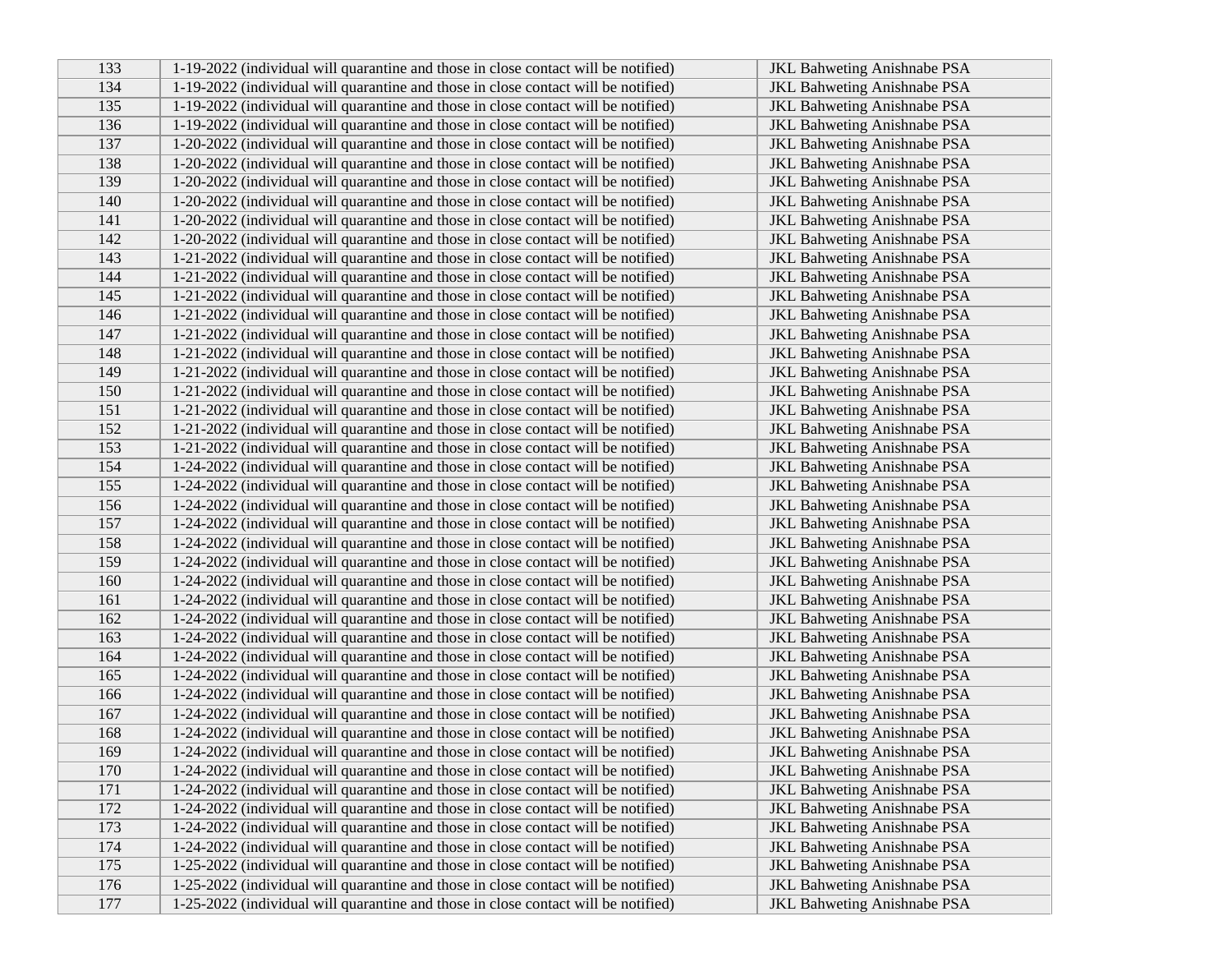| 178 | 1-26-2022 (individual will quarantine and those in close contact will be notified) | <b>JKL Bahweting Anishnabe PSA</b> |
|-----|------------------------------------------------------------------------------------|------------------------------------|
| 179 | 1-26-2022 (individual will quarantine and those in close contact will be notified) | <b>JKL Bahweting Anishnabe PSA</b> |
| 180 | 1-26-2022 (individual will quarantine and those in close contact will be notified) | <b>JKL Bahweting Anishnabe PSA</b> |
| 181 | 1-27-2022 (individual will quarantine and those in close contact will be notified) | <b>JKL Bahweting Anishnabe PSA</b> |
| 182 | 1-27-2022 (individual will quarantine and those in close contact will be notified) | <b>JKL Bahweting Anishnabe PSA</b> |
| 183 | 1-28-2022 (individual will quarantine and those in close contact will be notified) | <b>JKL Bahweting Anishnabe PSA</b> |
| 184 | 1-31-2022 (individual will quarantine and those in close contact will be notified) | JKL Bahweting Anishnabe PSA        |
| 185 | 1-31-2022 (individual will quarantine and those in close contact will be notified) | <b>JKL Bahweting Anishnabe PSA</b> |
| 186 | 1-31-2022 (individual will quarantine and those in close contact will be notified) | <b>JKL Bahweting Anishnabe PSA</b> |
| 187 | 1-31-2022 (individual will quarantine and those in close contact will be notified) | JKL Bahweting Anishnabe PSA        |
| 188 | 1-31-2022 (individual will quarantine and those in close contact will be notified) | <b>JKL Bahweting Anishnabe PSA</b> |
| 189 | 1-31-2022 (individual will quarantine and those in close contact will be notified) | <b>JKL Bahweting Anishnabe PSA</b> |
| 190 | 1-31-2022 (individual will quarantine and those in close contact will be notified) | <b>JKL Bahweting Anishnabe PSA</b> |
| 191 | 2-01-2022 (individual will quarantine and those in close contact will be notified) | <b>JKL Bahweting Anishnabe PSA</b> |
| 192 | 2-01-2022 (individual will quarantine and those in close contact will be notified) | <b>JKL Bahweting Anishnabe PSA</b> |
| 193 | 2-01-2022 (individual will quarantine and those in close contact will be notified) | <b>JKL Bahweting Anishnabe PSA</b> |
| 194 | 2-01-2022 (individual will quarantine and those in close contact will be notified) | <b>JKL Bahweting Anishnabe PSA</b> |
| 195 | 2-03-2022 (individual will quarantine and those in close contact will be notified) | <b>JKL Bahweting Anishnabe PSA</b> |
| 196 | 2-03-2022 (individual will quarantine and those in close contact will be notified) | <b>JKL Bahweting Anishnabe PSA</b> |
| 197 | 2-03-2022 (individual will quarantine and those in close contact will be notified) | <b>JKL Bahweting Anishnabe PSA</b> |
| 198 | 2-04-2022 (individual will quarantine and those in close contact will be notified) | <b>JKL Bahweting Anishnabe PSA</b> |
| 199 | 2-04-2022 (individual will quarantine and those in close contact will be notified) | <b>JKL Bahweting Anishnabe PSA</b> |
| 200 | 2-04-2022 (individual will quarantine and those in close contact will be notified) | <b>JKL Bahweting Anishnabe PSA</b> |
| 201 | 2-04-2022 (individual will quarantine and those in close contact will be notified) | <b>JKL Bahweting Anishnabe PSA</b> |
| 202 | 2-04-2022 (individual will quarantine and those in close contact will be notified) | <b>JKL Bahweting Anishnabe PSA</b> |
| 203 | 2-04-2022 (individual will quarantine and those in close contact will be notified) | <b>JKL Bahweting Anishnabe PSA</b> |
| 204 | 2-04-2022 (individual will quarantine and those in close contact will be notified) | JKL Bahweting Anishnabe PSA        |
| 205 | 2-04-2022 (individual will quarantine and those in close contact will be notified) | <b>JKL Bahweting Anishnabe PSA</b> |
| 206 | 2-04-2022 (individual will quarantine and those in close contact will be notified) | <b>JKL Bahweting Anishnabe PSA</b> |
| 207 | 2-04-2022 (individual will quarantine and those in close contact will be notified) | <b>JKL Bahweting Anishnabe PSA</b> |
| 208 | 2-07-2022 (individual will quarantine and those in close contact will be notified) | <b>JKL Bahweting Anishnabe PSA</b> |
| 209 | 2-07-2022 (individual will quarantine and those in close contact will be notified) | <b>JKL Bahweting Anishnabe PSA</b> |
| 210 | 2-07-2022 (individual will quarantine and those in close contact will be notified) | <b>JKL Bahweting Anishnabe PSA</b> |
| 211 | 2-07-2022 (individual will quarantine and those in close contact will be notified) | <b>JKL Bahweting Anishnabe PSA</b> |
| 212 | 2-07-2022 (individual will quarantine and those in close contact will be notified) | <b>JKL Bahweting Anishnabe PSA</b> |
| 213 | 2-07-2022 (individual will quarantine and those in close contact will be notified) | <b>JKL Bahweting Anishnabe PSA</b> |
| 214 | 2-07-2022 (individual will quarantine and those in close contact will be notified) | <b>JKL Bahweting Anishnabe PSA</b> |
| 215 | 2-07-2022 (individual will quarantine and those in close contact will be notified) | JKL Bahweting Anishnabe PSA        |
| 216 | 2-07-2022 (individual will quarantine and those in close contact will be notified) | JKL Bahweting Anishnabe PSA        |
| 217 | 2-07-2022 (individual will quarantine and those in close contact will be notified) | JKL Bahweting Anishnabe PSA        |
| 218 | 2-07-2022 (individual will quarantine and those in close contact will be notified) | <b>JKL Bahweting Anishnabe PSA</b> |
| 219 | 2-08-2022 (individual will quarantine and those in close contact will be notified) | <b>JKL Bahweting Anishnabe PSA</b> |
| 220 | 2-08-2022 (individual will quarantine and those in close contact will be notified) | <b>JKL Bahweting Anishnabe PSA</b> |
| 221 | 2-08-2022 (individual will quarantine and those in close contact will be notified) | <b>JKL Bahweting Anishnabe PSA</b> |
| 222 | 2-08-2022 (individual will quarantine and those in close contact will be notified) | <b>JKL Bahweting Anishnabe PSA</b> |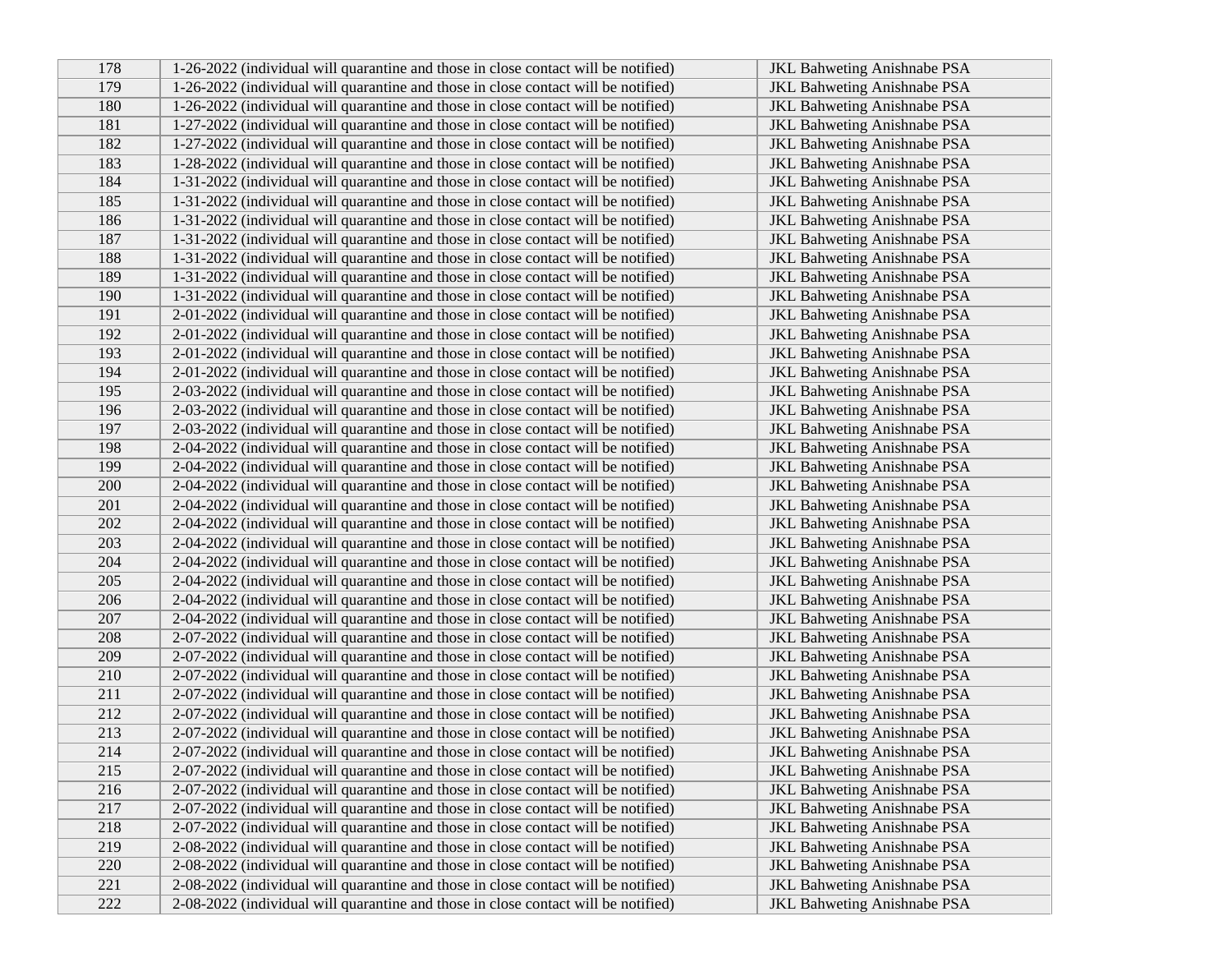| 223 | 2-08-2022 (individual will quarantine and those in close contact will be notified) | <b>JKL Bahweting Anishnabe PSA</b> |
|-----|------------------------------------------------------------------------------------|------------------------------------|
| 224 | 2-08-2022 (individual will quarantine and those in close contact will be notified) | <b>JKL Bahweting Anishnabe PSA</b> |
| 225 | 2-08-2022 (individual will quarantine and those in close contact will be notified) | JKL Bahweting Anishnabe PSA        |
| 226 | 2-09-2022 (individual will quarantine and those in close contact will be notified) | JKL Bahweting Anishnabe PSA        |
| 227 | 2-09-2022 (individual will quarantine and those in close contact will be notified) | <b>JKL Bahweting Anishnabe PSA</b> |
| 228 | 2-09-2022 (individual will quarantine and those in close contact will be notified) | <b>JKL Bahweting Anishnabe PSA</b> |
| 229 | 2-09-2022 (individual will quarantine and those in close contact will be notified) | <b>JKL Bahweting Anishnabe PSA</b> |
| 230 | 2-10-2022 (individual will quarantine and those in close contact will be notified) | <b>JKL Bahweting Anishnabe PSA</b> |
| 231 | 2-11-2022 (individual will quarantine and those in close contact will be notified) | <b>JKL Bahweting Anishnabe PSA</b> |
| 232 | 2-14-2022 (individual will quarantine and those in close contact will be notified) | <b>JKL Bahweting Anishnabe PSA</b> |
| 233 | 2-15-2022 (individual will quarantine and those in close contact will be notified) | <b>JKL Bahweting Anishnabe PSA</b> |
| 234 | 2-18-2022 (individual will quarantine and those in close contact will be notified) | <b>JKL Bahweting Anishnabe PSA</b> |
| 235 | 2-21-2022 (individual will quarantine and those in close contact will be notified) | <b>JKL Bahweting Anishnabe PSA</b> |
| 236 | 2-22-2022 (individual will quarantine and those in close contact will be notified) | <b>JKL Bahweting Anishnabe PSA</b> |
| 237 | 2-23-2022 (individual will quarantine and those in close contact will be notified) | <b>JKL Bahweting Anishnabe PSA</b> |
| 238 | 2-23-2022 (individual will quarantine and those in close contact will be notified) | <b>JKL Bahweting Anishnabe PSA</b> |
| 239 | 2-24-2022 (individual will quarantine and those in close contact will be notified) | <b>JKL Bahweting Anishnabe PSA</b> |
| 240 | 2-28-2022 (individual will quarantine and those in close contact will be notified) | <b>JKL Bahweting Anishnabe PSA</b> |
| 241 | 3-01-2022 (individual will quarantine and those in close contact will be notified) | <b>JKL Bahweting Anishnabe PSA</b> |
| 242 | 3-03-2022 (individual will quarantine and those in close contact will be notified) | <b>JKL Bahweting Anishnabe PSA</b> |
| 243 | 4-04-2022 (individual will quarantine and those in close contact will be notified) | <b>JKL Bahweting Anishnabe PSA</b> |
| 244 | 4-08-2022 (individual will quarantine and those in close contact will be notified) | <b>JKL Bahweting Anishnabe PSA</b> |
| 245 | 4-20-2022 (individual will quarantine and those in close contact will be notified) | <b>JKL Bahweting Anishnabe PSA</b> |
| 246 | 4-25-2022 (individual will quarantine and those in close contact will be notified) | <b>JKL Bahweting Anishnabe PSA</b> |
| 247 | 4-26-2022 (individual will quarantine and those in close contact will be notified) | <b>JKL Bahweting Anishnabe PSA</b> |
| 248 | 4-27-2022 (individual will quarantine and those in close contact will be notified) | <b>JKL Bahweting Anishnabe PSA</b> |
| 249 | 4-28-2022 (individual will quarantine and those in close contact will be notified) | <b>JKL Bahweting Anishnabe PSA</b> |
| 250 | 4-28-2022 (individual will quarantine and those in close contact will be notified) | <b>JKL Bahweting Anishnabe PSA</b> |
| 251 | 5-02-2022 (individual will quarantine and those in close contact will be notified) | JKL Bahweting Anishnabe PSA        |
| 252 | 5-02-2022 (individual will quarantine and those in close contact will be notified) | <b>JKL Bahweting Anishnabe PSA</b> |
| 253 | 5-02-2022 (individual will quarantine and those in close contact will be notified) | <b>JKL Bahweting Anishnabe PSA</b> |
| 254 | 5-02-2022 (individual will quarantine and those in close contact will be notified) | <b>JKL Bahweting Anishnabe PSA</b> |
| 255 | 5-03-2022 (individual will quarantine and those in close contact will be notified) | <b>JKL Bahweting Anishnabe PSA</b> |
| 256 | 5-03-2022 (individual will quarantine and those in close contact will be notified) | <b>JKL Bahweting Anishnabe PSA</b> |
| 257 | 5-03-2022 (individual will quarantine and those in close contact will be notified) | <b>JKL Bahweting Anishnabe PSA</b> |
| 258 | 5-03-2022 (individual will quarantine and those in close contact will be notified) | <b>JKL Bahweting Anishnabe PSA</b> |
| 259 | 5-03-2022 (individual will quarantine and those in close contact will be notified) | <b>JKL Bahweting Anishnabe PSA</b> |
| 260 | 5-03-2022 (individual will quarantine and those in close contact will be notified) | <b>JKL Bahweting Anishnabe PSA</b> |
| 261 | 5-04-2022 (individual will quarantine and those in close contact will be notified) | <b>JKL Bahweting Anishnabe PSA</b> |
| 262 | 5-04-2022 (individual will quarantine and those in close contact will be notified) | JKL Bahweting Anishnabe PSA        |
| 263 | 5-04-2022 (individual will quarantine and those in close contact will be notified) | <b>JKL Bahweting Anishnabe PSA</b> |
| 264 | 5-04-2022 (individual will quarantine and those in close contact will be notified) | <b>JKL Bahweting Anishnabe PSA</b> |
| 265 | 5-05-2022 (individual will quarantine and those in close contact will be notified) | <b>JKL Bahweting Anishnabe PSA</b> |
| 266 | 5-05-2022 (individual will quarantine and those in close contact will be notified) | JKL Bahweting Anishnabe PSA        |
| 267 | 5-05-2022 (individual will quarantine and those in close contact will be notified) | <b>JKL</b> Bahweting Anishnabe PSA |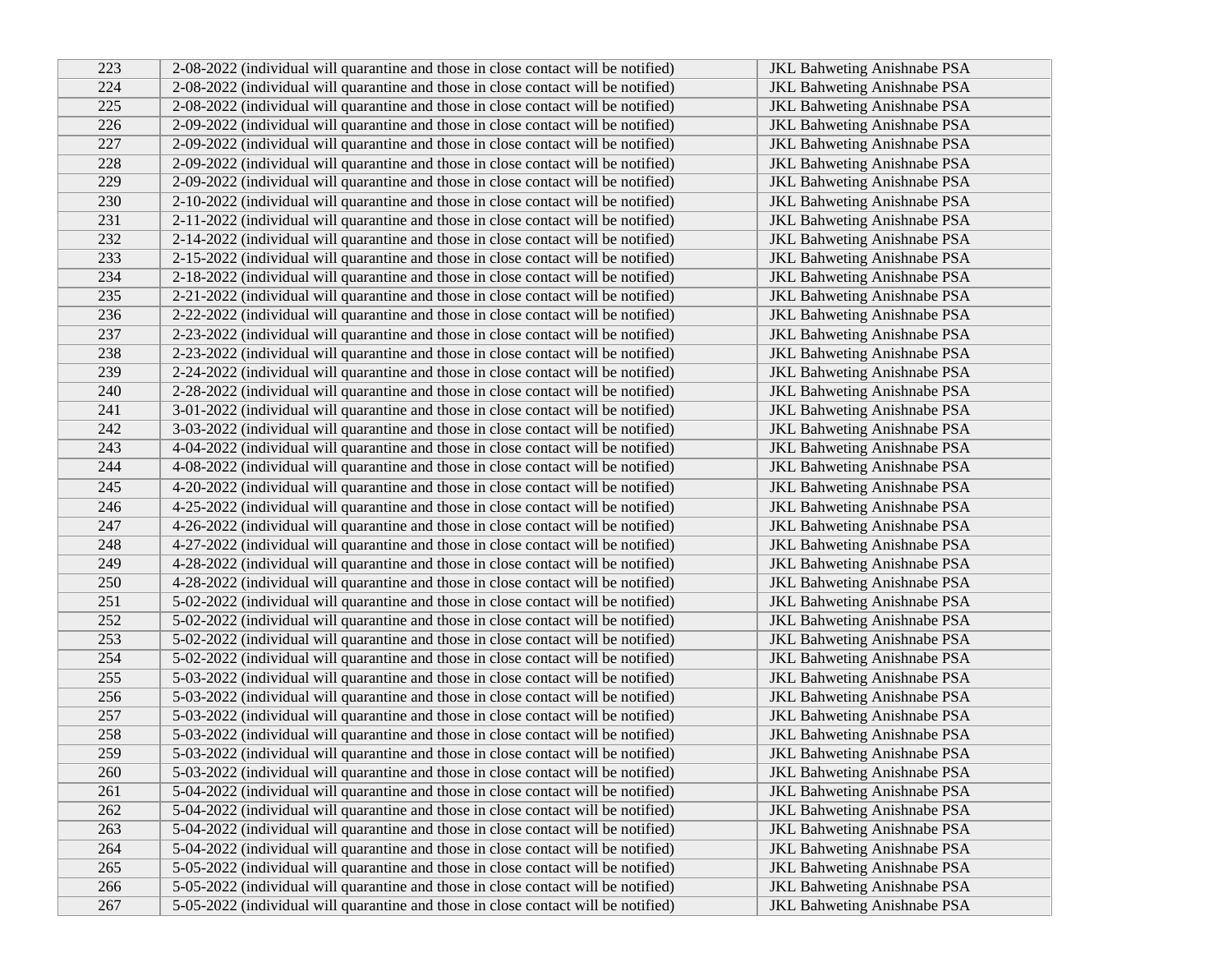| 268 | 5-06-2022 (individual will quarantine and those in close contact will be notified) | <b>JKL Bahweting Anishnabe PSA</b> |
|-----|------------------------------------------------------------------------------------|------------------------------------|
| 269 | 5-06-2022 (individual will quarantine and those in close contact will be notified) | <b>JKL Bahweting Anishnabe PSA</b> |
| 270 | 5-06-2022 (individual will quarantine and those in close contact will be notified) | <b>JKL Bahweting Anishnabe PSA</b> |
| 271 | 5-06-2022 (individual will quarantine and those in close contact will be notified) | <b>JKL Bahweting Anishnabe PSA</b> |
| 272 | 5-06-2022 (individual will quarantine and those in close contact will be notified) | <b>JKL Bahweting Anishnabe PSA</b> |
| 273 | 5-09-2022 (individual will quarantine and those in close contact will be notified) | <b>JKL Bahweting Anishnabe PSA</b> |
| 274 | 5-09-2022 (individual will quarantine and those in close contact will be notified) | <b>JKL Bahweting Anishnabe PSA</b> |
| 275 | 5-09-2022 (individual will quarantine and those in close contact will be notified) | <b>JKL Bahweting Anishnabe PSA</b> |
| 276 | 5-09-2022 (individual will quarantine and those in close contact will be notified) | <b>JKL Bahweting Anishnabe PSA</b> |
| 277 | 5-09-2022 (individual will quarantine and those in close contact will be notified) | <b>JKL Bahweting Anishnabe PSA</b> |
| 278 | 5-09-2022 (individual will quarantine and those in close contact will be notified) | <b>JKL Bahweting Anishnabe PSA</b> |
| 279 | 5-09-2022 (individual will quarantine and those in close contact will be notified) | <b>JKL Bahweting Anishnabe PSA</b> |
| 280 | 5-09-2022 (individual will quarantine and those in close contact will be notified) | JKL Bahweting Anishnabe PSA        |
| 281 | 5-09-2022 (individual will quarantine and those in close contact will be notified) | <b>JKL Bahweting Anishnabe PSA</b> |
| 282 | 5-09-2022 (individual will quarantine and those in close contact will be notified) | <b>JKL Bahweting Anishnabe PSA</b> |
| 283 | 5-10-2022 (individual will quarantine and those in close contact will be notified) | JKL Bahweting Anishnabe PSA        |
| 284 | 5-10-2022 (individual will quarantine and those in close contact will be notified) | <b>JKL Bahweting Anishnabe PSA</b> |
| 285 | 5-10-2022 (individual will quarantine and those in close contact will be notified) | <b>JKL Bahweting Anishnabe PSA</b> |
| 286 | 5-10-2022 (individual will quarantine and those in close contact will be notified) | <b>JKL Bahweting Anishnabe PSA</b> |
| 287 | 5-11-2022 (individual will quarantine and those in close contact will be notified) | <b>JKL Bahweting Anishnabe PSA</b> |
| 288 | 5-11-2022 (individual will quarantine and those in close contact will be notified) | <b>JKL Bahweting Anishnabe PSA</b> |
| 289 | 5-11-2022 (individual will quarantine and those in close contact will be notified) | <b>JKL Bahweting Anishnabe PSA</b> |
| 290 | 5-11-2022 (individual will quarantine and those in close contact will be notified) | <b>JKL Bahweting Anishnabe PSA</b> |
| 291 | 5-12-2022 (individual will quarantine and those in close contact will be notified) | <b>JKL Bahweting Anishnabe PSA</b> |
| 292 | 5-12-2022 (individual will quarantine and those in close contact will be notified) | <b>JKL Bahweting Anishnabe PSA</b> |
| 293 | 5-13-2022 (individual will quarantine and those in close contact will be notified) | JKL Bahweting Anishnabe PSA        |
| 294 | 5-13-2022 (individual will quarantine and those in close contact will be notified) | <b>JKL Bahweting Anishnabe PSA</b> |
| 295 | 5-16-2022 (individual will quarantine and those in close contact will be notified) | <b>JKL Bahweting Anishnabe PSA</b> |
| 296 | 5-16-2022 (individual will quarantine and those in close contact will be notified) | <b>JKL Bahweting Anishnabe PSA</b> |
| 297 | 5-16-2022 (individual will quarantine and those in close contact will be notified) | <b>JKL Bahweting Anishnabe PSA</b> |
| 298 | 5-16-2022 (individual will quarantine and those in close contact will be notified) | <b>JKL Bahweting Anishnabe PSA</b> |
| 299 | 5-16-2022 (individual will quarantine and those in close contact will be notified) | <b>JKL Bahweting Anishnabe PSA</b> |
| 300 | 5-17-2022 (individual will quarantine and those in close contact will be notified) | <b>JKL Bahweting Anishnabe PSA</b> |
| 301 | 5-17-2022 (individual will quarantine and those in close contact will be notified) | <b>JKL Bahweting Anishnabe PSA</b> |
| 302 | 5-17-2022 (individual will quarantine and those in close contact will be notified) | <b>JKL Bahweting Anishnabe PSA</b> |
| 303 | 5-23-2022 (individual will quarantine and those in close contact will be notified) | <b>JKL Bahweting Anishnabe PSA</b> |
| 304 | 5-23-2022 (individual will quarantine and those in close contact will be notified) | <b>JKL Bahweting Anishnabe PSA</b> |
| 305 | 6-03-2022 (individual will quarantine and those in close contact will be notified) | <b>JKL Bahweting Anishnabe PSA</b> |
| 306 | 6-03-2022 (individual will quarantine and those in close contact will be notified) | <b>JKL Bahweting Anishnabe PSA</b> |
| 307 | 6-08-2022 (individual will quarantine and those in close contact will be notified) | <b>JKL Bahweting Anishnabe PSA</b> |

## **191BEST PRACTICES**

We recommend taking action to help limit the spread of COVID-19, even if staff members or students are not experiencing symptoms:

- o **Wear a mask** (covering mouth and nose) while in public places or if people who do not live with you must visit your home.
- o **Practice social distancing** (maintaining a distance of 6 feet apart).